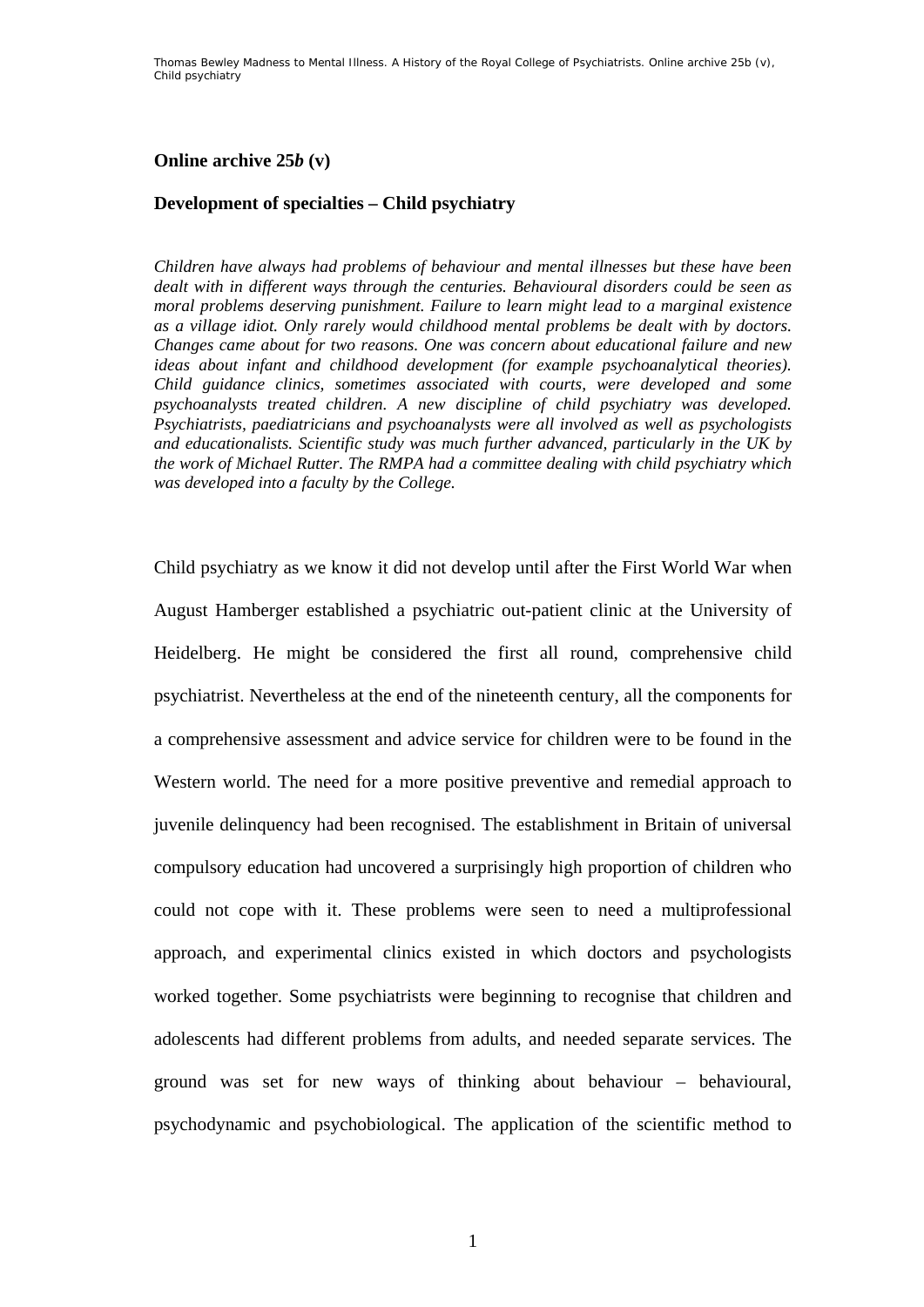child study was leading to the development of objective methods for assessing ability, attainment, and behaviour problems. Despite successful pioneer projects, no comprehensive psychiatric treatment centres for children of normal intelligence existed, and treatment methods were tentative.

Child psychology was a late development in psychology itself. Animal psychology had a longer history, but human psychology had been consistently limited to the reason of the adult man instead of being treated genetically. Darwin had been a pioneer, setting the example of keeping a record of a child's development. The subject expanded into a large literature which was partly child-study, partly a division of genetic psychology and partly a product of educational psychology. The development of child psychology became a study of human behaviour from birth onwards. The behaviourist was interested in the reaction of the infant, whether they could be defined as mental or not. Educational psychology was concerned with children of school age and aimed to establish norms of achievement with a view to improved methods of training. Another major influence was concern about both education and delinquency. The latter helped to explain the early combination of social worker psychologist and psychiatrist. This would have been less likely if the study of the neuroses or psychoses of childhood had received the same attention as delinquency.

Most of Child Psychiatry as we know it today was developed in the twentieth century. The term itself was first used in the 1930s. Before the 1920s it did not exist as an organised specialty. Child psychiatry was a fusion of what were previously a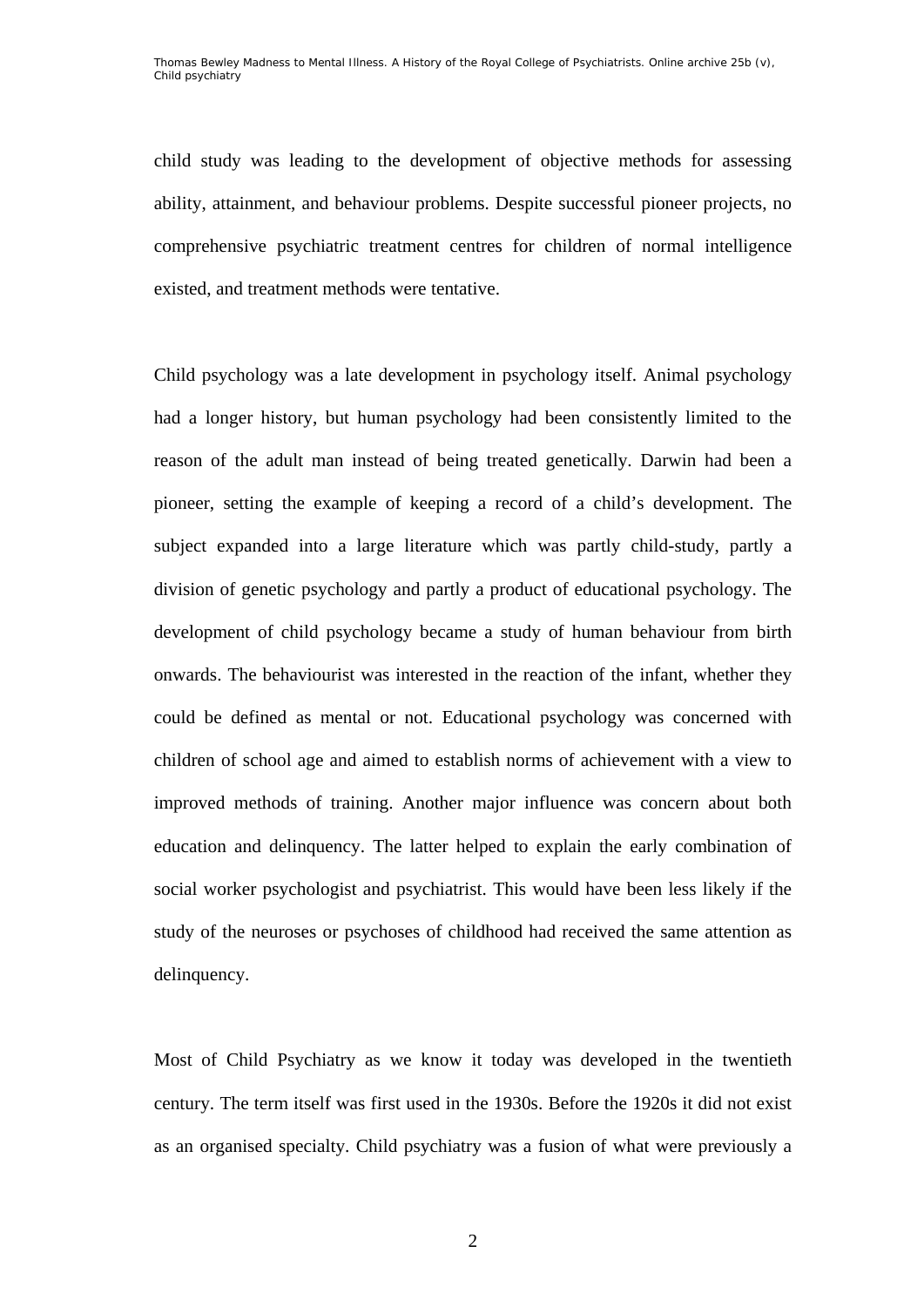collection of scattered segments. Doctors had been aware of the possibility of mental illnesses in children and Henry Maudsley included a chapter 'Insanity of Early Life' in his *Physiology and Pathology of Mind* in 1867 attempting to correlate symptomatology with the patient's developmental status at the time of onset of the illness. Henry Maudsley in 1895 had pointed out some of the difficulties psychiatrists found which are not inappropriate for today. He asserted that 'he who distinguishes well teaches well' but was suspicious of uniform procedures. He wrote that for adequate strategies 'it would be necessary to have a full and exact knowledge of the characteristic of the individual mind as well as of the proper remedy: to know the particular character, the special fault of it, the kind of disorder to which the fault was prone to lead, and the exact conditions of life which would be the fit remedy: for different pursuits might wisely be used as so many remedies for different defects of character'.

 The earlier classifications of childhood mental derangements tended to use the same classifications that were used for adults dividing them into illnesses with mental defect and illnesses without intellectual defect. There had been a tendency at one time to consider the feeble minded a homogeneous group though the relationship between endemic goitre and intellectual stunting was known. Langdon Down in 1866 described the condition known for many years as mongolism and now called Down syndrome. In the 1930s Penrose who was one of the four psychiatrists who were Fellows of the Royal Society in the 20th century clarified many of the conditions associated with mental impairment.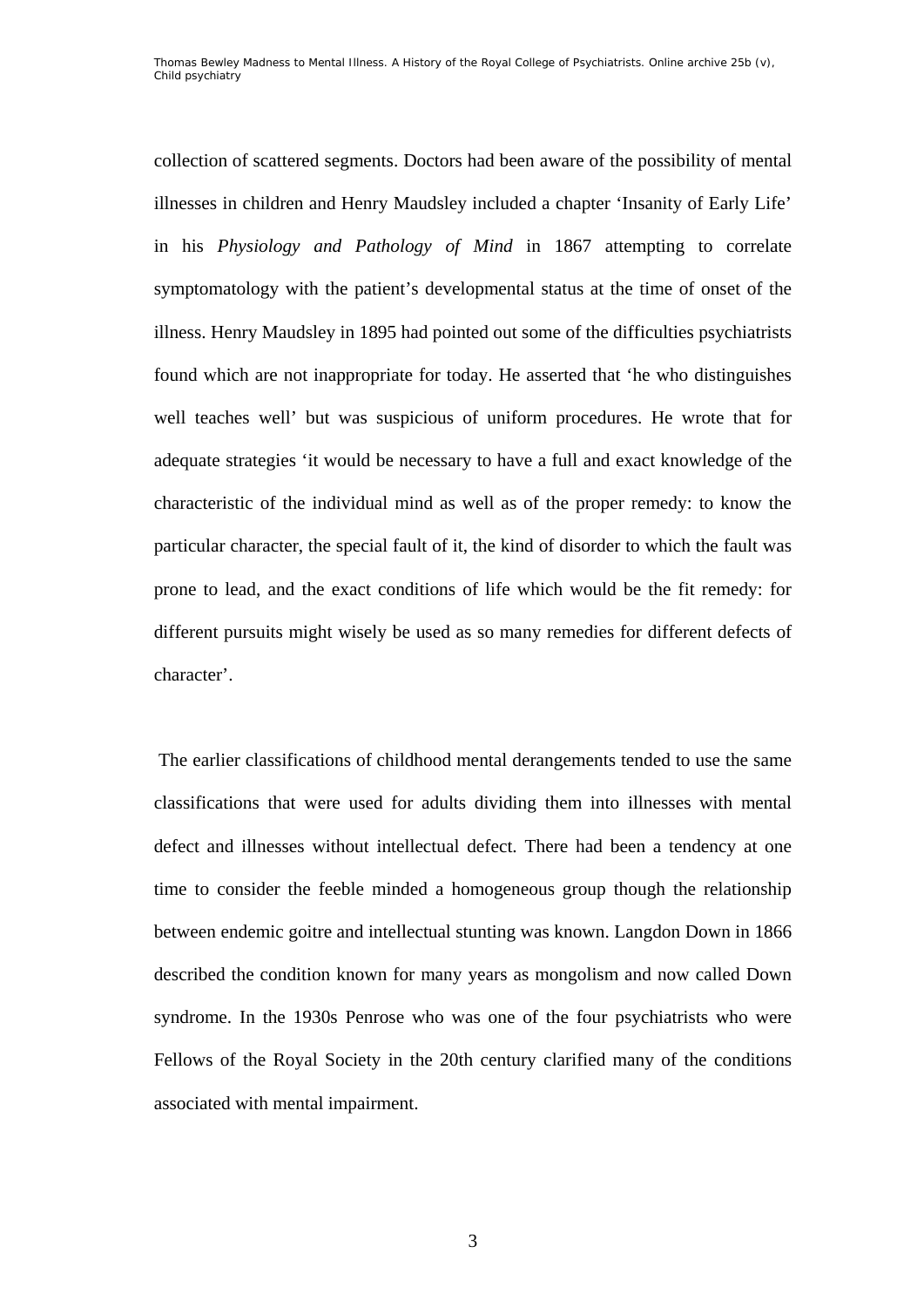A further development leading to present day child psychiatry was in education. When compulsory school attendance had become an established institution education became increasingly concerned about the problems of learning and conduct among their pupils. They developed remedial education leading to practical arrangements for the special education of the intellectually, sensory, neuro-orthopaedically and neurotically handicapped children.

Criminology and the crimes committed by children led to other developments and there was a change from a retaliatory attitude to young offenders (which was possibly detrimental to their development). Children began to be treated differently to adult offenders with the development of juvenile courts often assisted by a staff of social workers, psychologists, paediatricians and psychiatrists. Re-education and rehabilitation of the more severe offenders began to be channelled through special units such as reformatories, borstals, correctional or training schools.

Psychologists had also been concerned with children, particularly with comparison of individuals with regard to certain areas of their functioning. This led to examinations and recordings of the gradual emergence of motor, perceptual, conceptual, linguistic and social behaviour (developmental psychology). Psychoanalysis also made significant contributions to the observation and treatment of children. Unfortunately a mixture of probabilities, possibilities, assumptions, beliefs, opinions, conjectures, impressions and analogies which had not been validated by dispassionate scrutiny hardened into certainties and decreed truths which for a time formed the foundation of an all-embracing credo enveloping all aetiology and therapy. Immediately after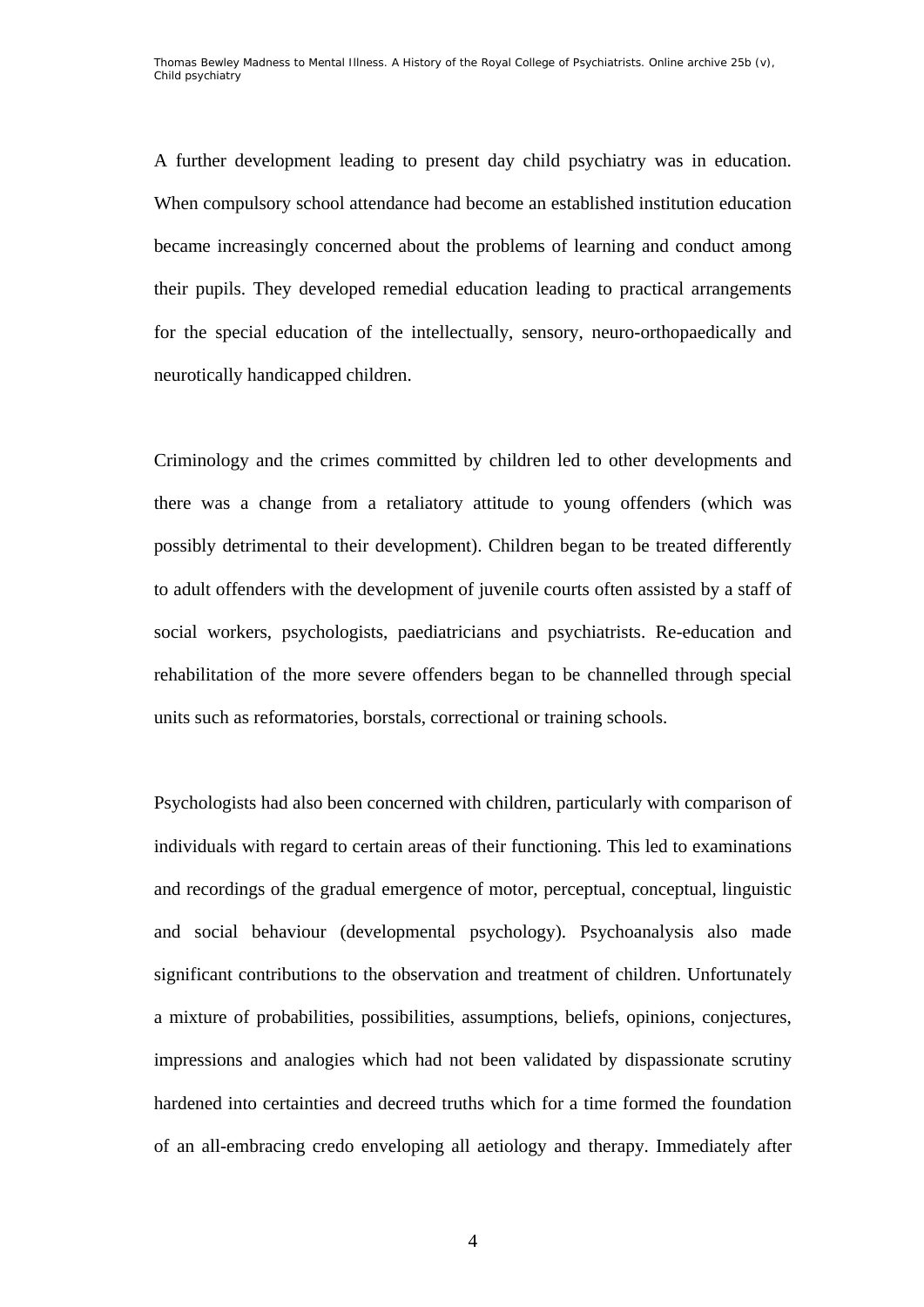World War Two there were uncertainties in the training of child psychiatrists. Some psychiatrists considered that training in child psychiatry should be preceded by an adequate training in general psychiatry while others thought that a training in paediatrics coupled with psychoanalytic training was an adequate preparation to practice child psychiatry. This view was strongly propounded by David Winnicott who himself was a paediatrician who had trained also as a psychoanalyst. Winnicott deplored the departure of physical paediatrics from psychology and the loss that child psychiatry had sustained by its divorce from paediatrics.

Another development was that of child guidance clinics which was a name given to a certain way of approaching problem behaviour in children. It was initially developed to deal with juvenile delinquency but later extended to cover other kinds of difficult or neurotic behaviour. Causes were sought for the psychological pressures that had complex social, emotional and cognitive components. Those in the Child Guidance movement believed that prevention required emotionally upset children to receive treatment for what was currently bothering them and that benefit would be derived from dealing effectively with the everyday problems of the everyday child. They were concerned with the factors which did things to children shaping their feelings and resulting demeanour. This led to investigation of inter-personal relationships at home and in school and motivating factors. To unravel the tangle a group of specialists, who would pool their expertise and come up with solutions came into being. This was the origin of the basic child guidance team of medical psychologist (psychiatrist) educational psychologist and psychiatric social worker. Their provenance lay between medicine and schooling. The original arrangements at one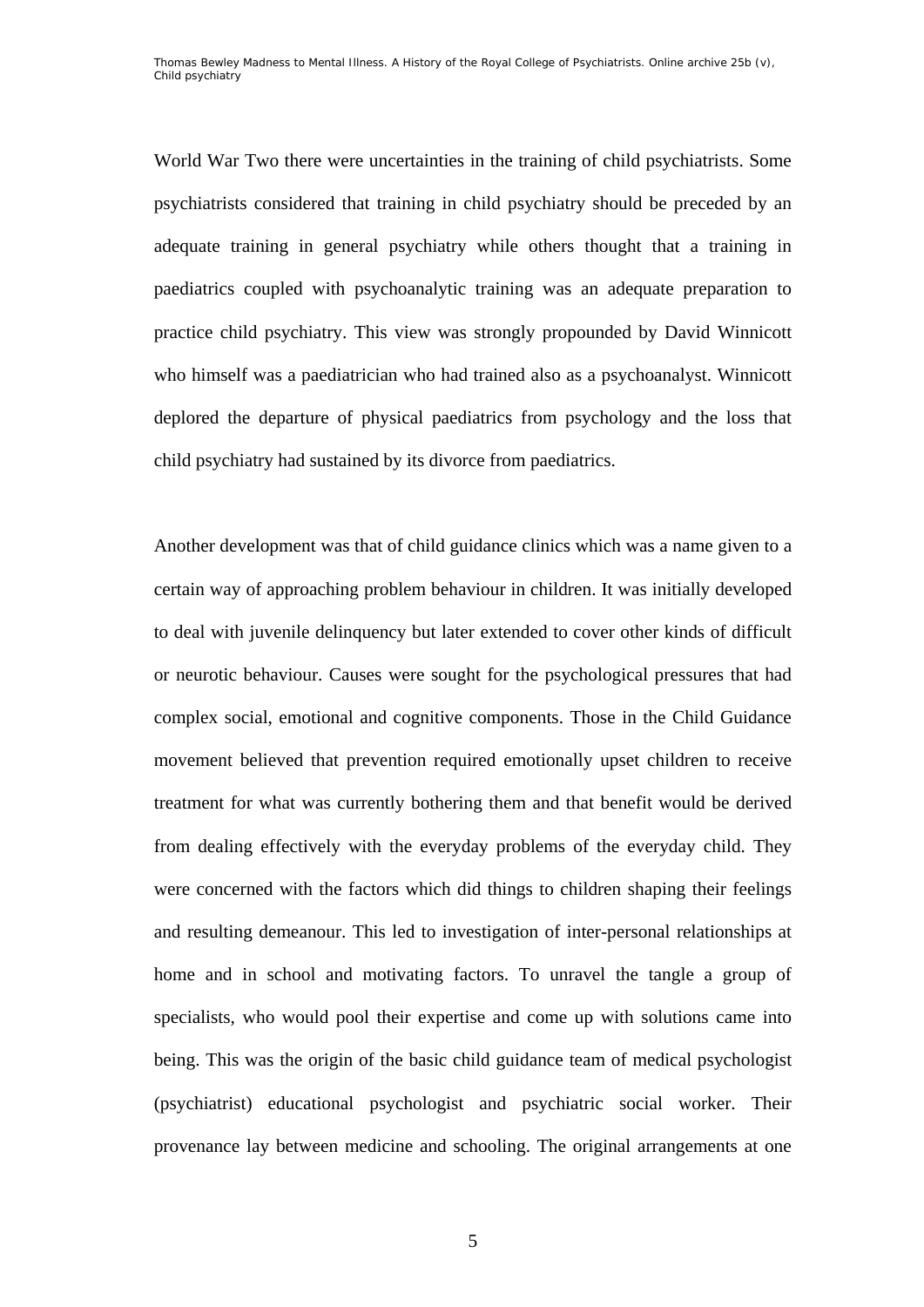time became frozen into a rigid system which came to regard itself as a complete self contained unit. A landmark in the UK was the opening of the East London Child Guidance Clinic under the Honorary Directorship of Dr Emanuel Miller one of the founders of the Association of Child Psychology and Psychiatry and allied disciplines. He recognised that children's conditions almost inevitably called for treatment of the parents' difficulties from which they could rarely be distinguished as individual illnesses.

Kenneth Cameron at the Maudsley Hospital developed the approach to the child as socio-psychobiological following the ideas of Adolph Meyer. This approach saw as the subject of child psychiatry the whole individual in body and mind and employed everyday methods in their therapy including psychotherapy that would modify stress of body or mind. The responsibility of the discipline was to all who needed help, to the dull and disturbed as much as to the intelligent and neurotic.

Paediatricians were sceptical about psychiatry worrying about over popularisation and over sentimentalisation of child psychology, the over evaluation of some standardised tests and conflicting claims of speculative vociferous and dogmatic 'schools'. In 1939 the Faversham Committee reviewed the Mental Health services in Britain including those for children and for the first time drew attention to the issue of separate premises for child psychiatric outpatients in hospitals away from adults.

The goal of treatment in child psychiatry remains the sum total of efforts spent to help children attain their optimal condition of comfort and smoothness of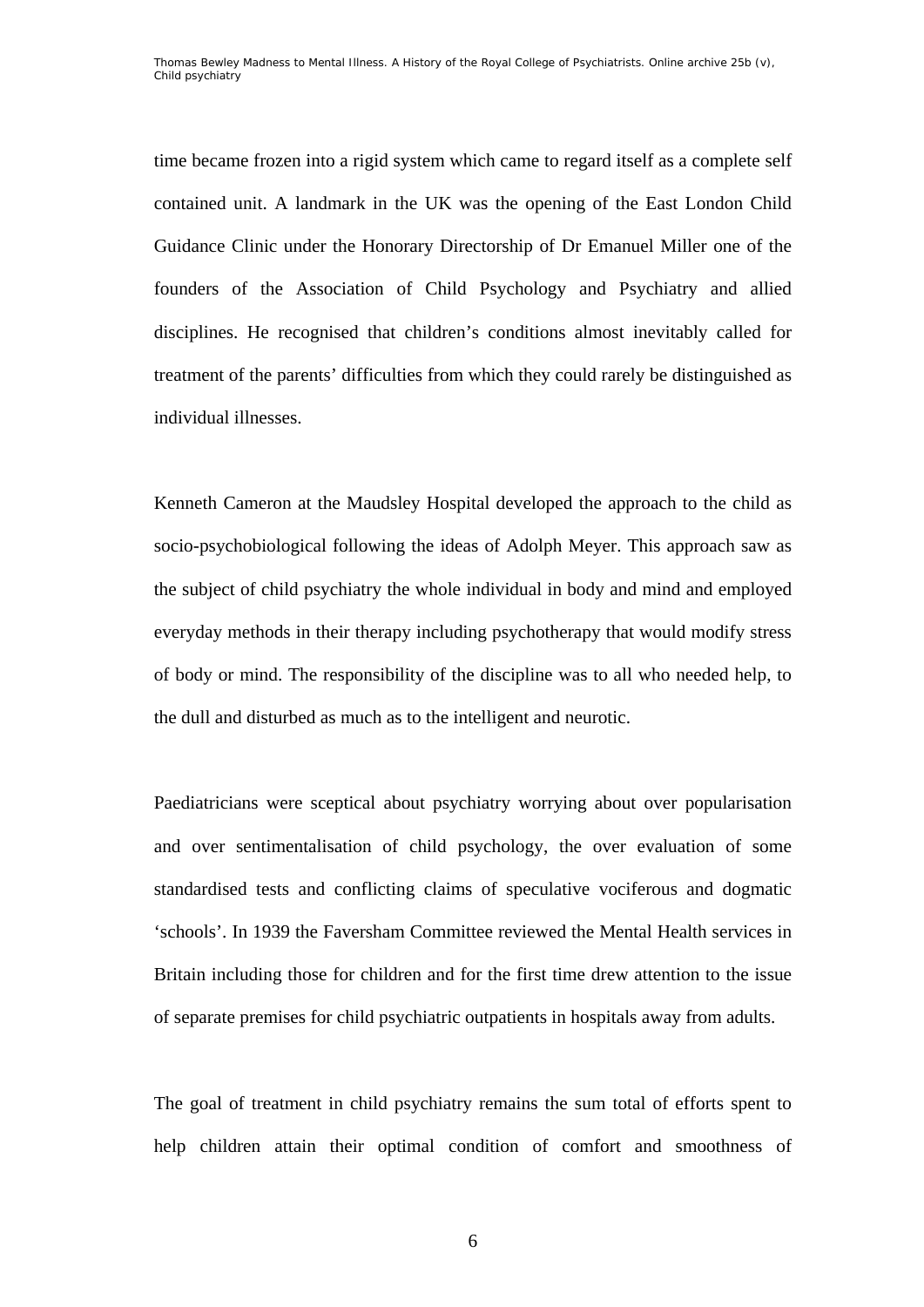functioning. This recognises that the wide variety of conditions the optimum differs with each individual's somatic, intellectual and socio-cultural propensities which should have been investigated carefully before a plan for treatment is outlined. This may involve parent counselling, psychotherapy with the child, the correction of impaired vision, adequate classroom placement, the supply of sufficient food and clothes and other arrangements in keeping with special needs.

Since the inception of the Royal College of Psychiatrists there have been further changes. Classification systems were replaced by more reliable and valid systems which meant that a 'case' could be reliably distinguished from a 'non-case' which led to epidemiological investigations. A major study in the Isle of Wight in the late 1960s had broken new ground. The study included investigation of physical, social, intellectual and educational data using questionnaires and interviews of known validity and a 5-year follow-up enabled the (medium term) .prognosis of disorder to be established. There were also major longitudinal studies of psychiatric disorders first diagnosed in childhood in a child guidance clinic. Anti-social problems had a poor outcome while those with emotional disorders were similar to those with no problems. Quantitative studies extended reliability. Molecular genetic techniques found two genes linked to hyperactivity. Brain dysfunction was found to play a significant part in the aetiology of psychiatric disturbance in some children with neurological disorders and that less obvious brain disorder was important in apparently physically normal children. Structural and functional abnormalities could be linked to behavioural disorder. There has been an increase in the number of trials of medication in this period with a move towards greater use of medication combined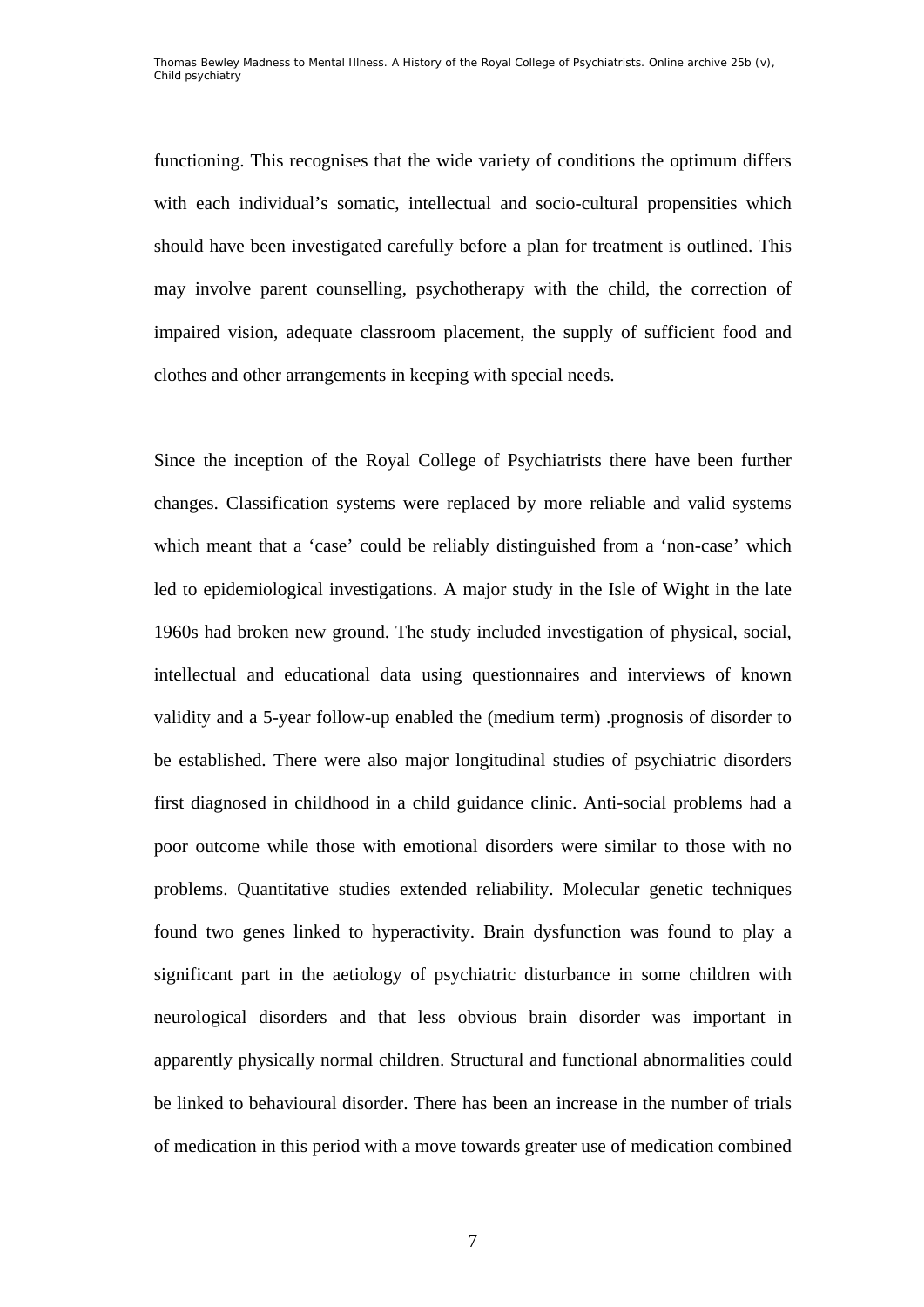with psychotherapy. Cognitive behavioural therapy which has become part of a group of interventions for obsessive compulsive disorders in childhood is often improved if combined with medication. The synthesis of opposing schools of psychoanalysis and behaviourism has been partially successful. There has however been a substantial rise in the psychosocial disorders of youth and a concomitant increase in the level of child and adolescent mental health services. There is now a better diagnostic classification system and a clearer idea of the prevalence of the different disorders. Treatments also are more often evidence based. It remains unclear however why populations vary over time in their prevalence of disorders. Rational prevention remains problematic though rational prevention is plainly needed. Many recent developments owe much to the work of Michael Rutter who was one of the four psychiatrists elected in the twentieth century to the Royal Society for his 'invention of child psychology'. As the first Professor of Child Psychiatry in Great Britain he became the acknowledged leader in the discipline. His influence has been immense in both practice and research into autism, classification, temperament, school influences, psychiatric epidemiology and an international authority of developmental psychopathology. A landmark in the 1970s was his epidemiological study on the Isle of Wight, the first of its kind in the UK and a yardstick for subsequent epidemiological research in the field. It provided much information on the prevalence of serious disorders, the development of new measures and a basis for planning services.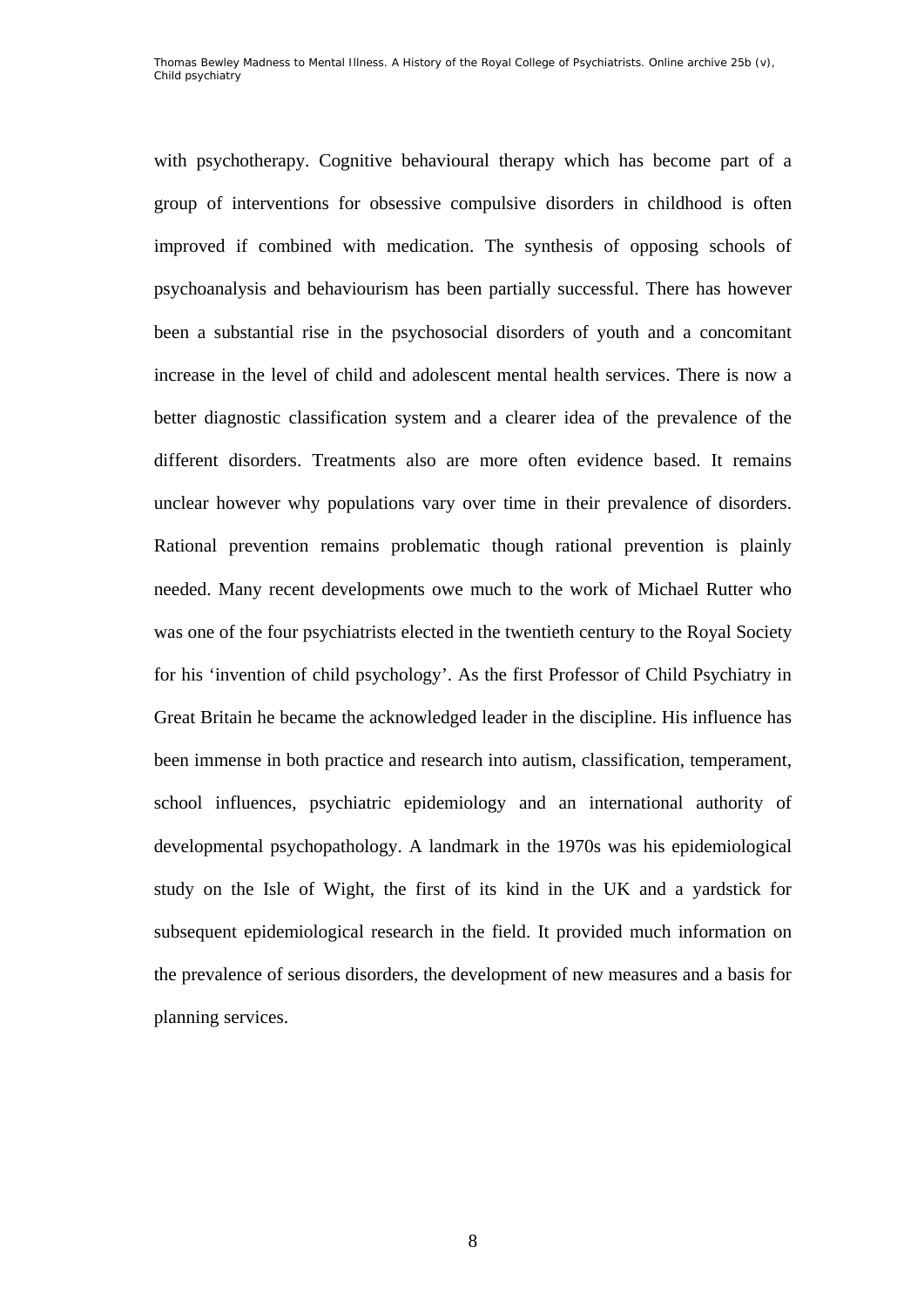## **FACULTY OF CHILD PSYCHIATRY**

The Faculty had its beginnings in 1942 when The Royal Medico-Psychological Association set up a Child Guidance Sub-Committee in July 1971. It was renamed the Child Psychiatry Sub-Committee in March 1943 and became a Section in 1946. It was sometimes called the Children's Section in early minutes and was called Child and Adolescent Psychiatry Section from the early 1980s until 1997 when it was renamed the Faculty of Child and Adolescent Psychiatry.

The College sections and faculties developed from the original Research Committee, which was first established in 1914 and which became a Standing Committee in 1927. Although it had sub-committees from the first, child psychiatry does not seem to have been among them. There are some references in Council early minutes to children (behaviour of delinquents and asylums with children for example) but these are not very frequent. However, in the 1930s the RMPA seemed to have become more aware of the needs of children and, for example, an Association representative was appointed to a Government committee on mentally defective children and it may be this awareness that led to the formation of the Section.

The Faculty is now very active, with over 1900 members. It has an unusually large number of members who are interested in the subject without directly working in the speciality. The academic programme is strong with a specific day in the College Annual General Meeting and a three-day residential conference each autumn. The Faculty averages some 300–400 attendees and it is one of the largest faculty residential conferences. There are also two CPD (continuing professional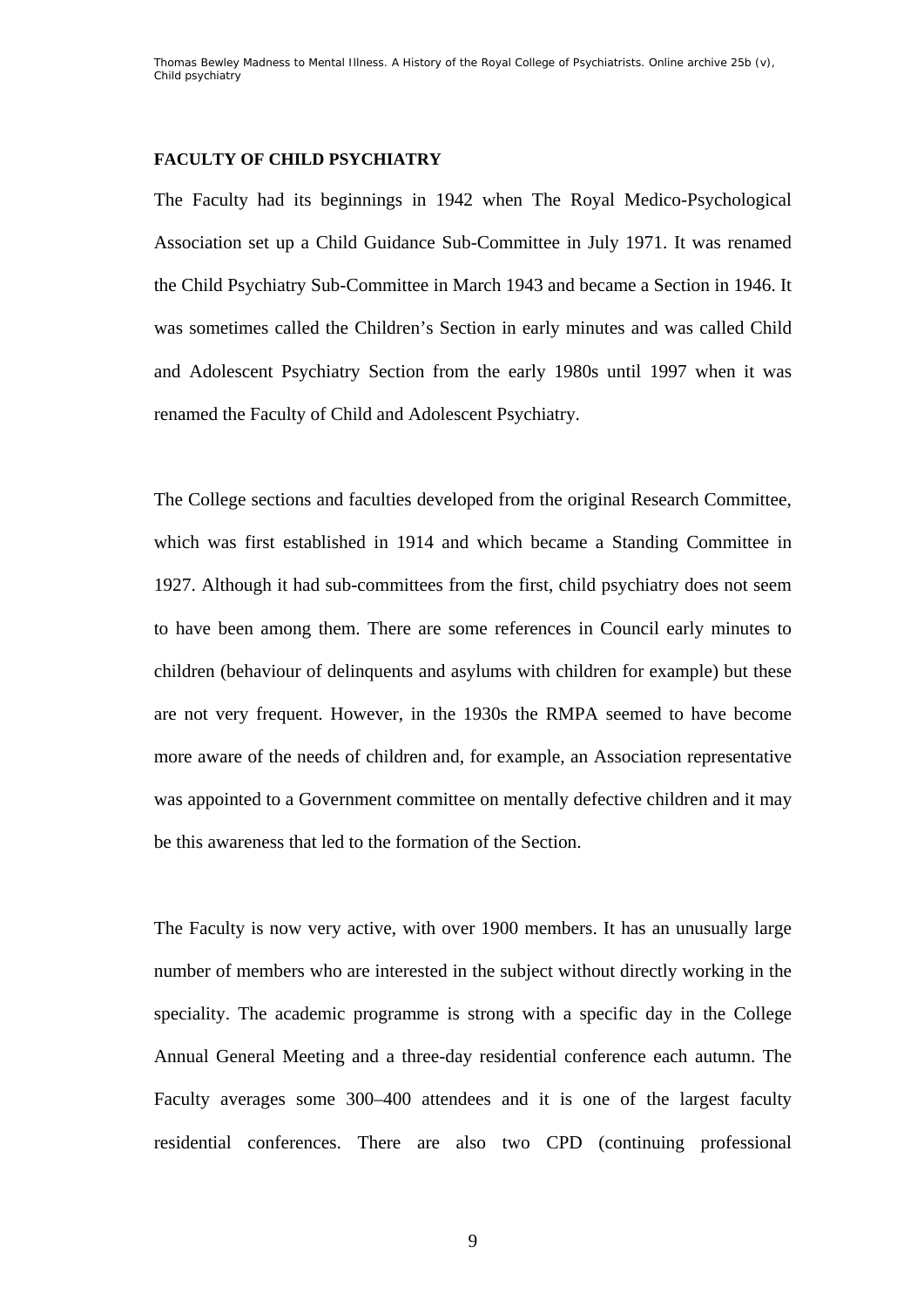development) institutes most years; one after the Annual General Meeting in the summer and the second in the following January or February. These are skills-based training days with numbers limited to 40–60 attendees. Topics include motivational interviewing, cognitive behavioural therapy and child care court work.

The Faculty also has a strong and fruitful link with FOCUS. Launched in 1997 FOCUS promotes clinical and organisational effectiveness in child and adolescent mental health services, with an emphasis on incorporating evidence-based research into everyday practice. FOCUS is funded by a grant from the Gatsby Charitable Foundation and from Section 64 funding from the Department of Health. It is a project based at the Royal College of Psychiatrists' Research Unit and has published a number of books with the Royal College.

The Faculty is now very active, with over 1900 members. It has an unusually large number of members who are interested in the subject without directly working in the speciality. The academic programme is strong with a specific day in the College Annual General Meeting and a three-day residential conference each autumn. The Faculty conference averages some 300–400 attendees and it has one of the largest faculty residential conferences. There is also one CPD training meeting day each year. The faculty is also incorporated in the annual meeting of the College with a day particularly geared to child and adolescent topics. There are a strong and fruitful links with FOCUS. Launched in 1997 FOCUS promotes clinical and organisational effectiveness in child and adolescent mental health services, with an emphasis on incorporating evidence-based research into everyday practice. FOCUS is funded by a